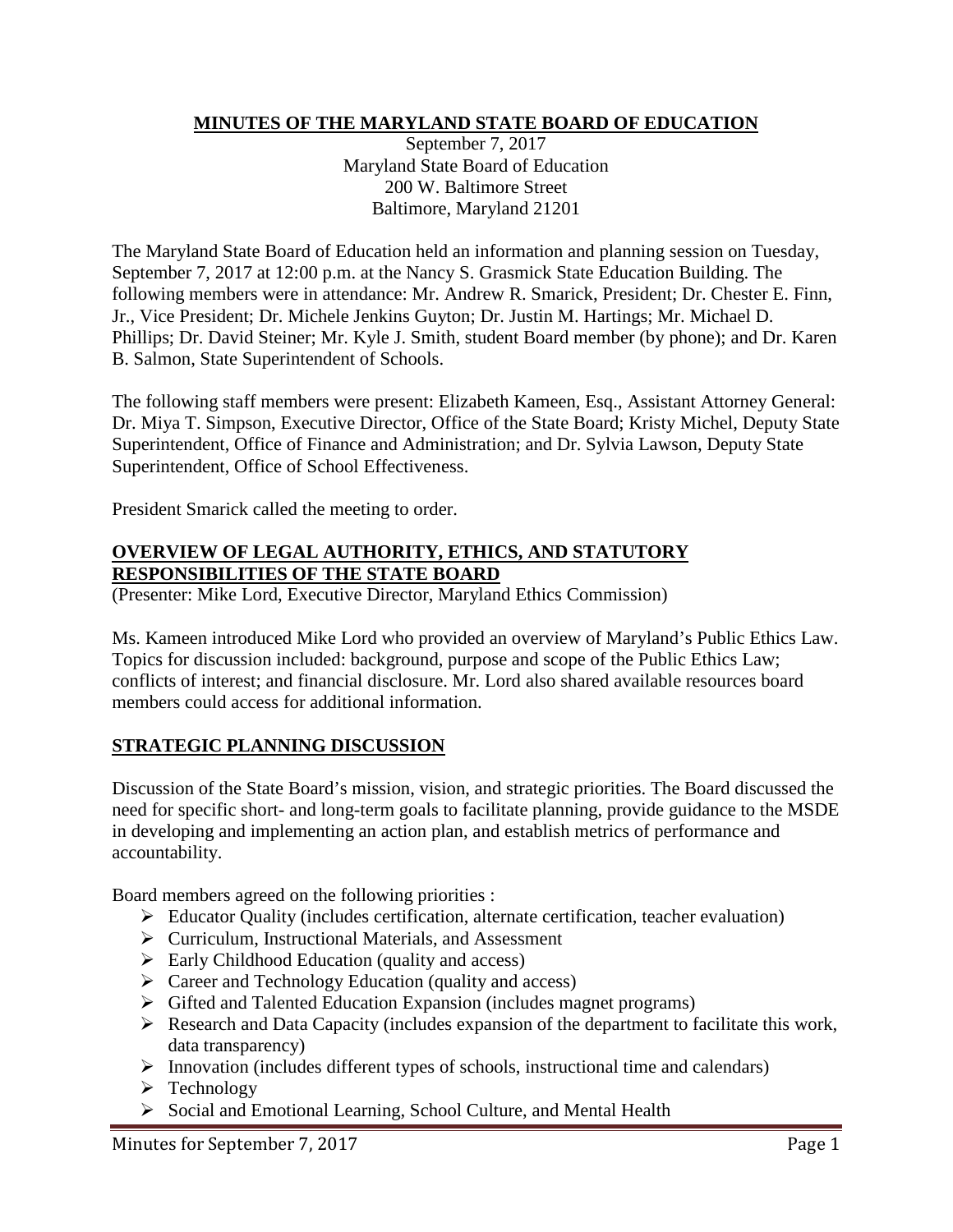Board members and Dr. Salmon will continue to work together to get more specificity on the goals and sub-goals and develop a framework for future evaluation and accountability.

## **ADJOURNMENT**

With no further business the Board adjourned to Executive Session at 2:30 pm to discuss one internal board management item.

## **EXECUTIVE SESSION**

Pursuant to § 3-305(b)(1) of the General Provisions Article, Annotated Code of Maryland, and upon motion of President Smarick, seconded by Dr. Finn and with unanimous agreement (7), the Maryland State Board of Education met in closed session on Thursday, September 7, 2017, in Conference Room #1, 8<sup>th</sup> Floor, at the Nancy S. Grasmick Building. The following Board members were present: Mr. Andrew R. Smarick, President; Dr. Chester E. Finn, Jr., Vice President; Dr. Michele Jenkins Guyton; Dr. Justin M. Hartings; Mr. Michael D. Phillips; Dr. David Steiner; Mr. Kyle J. Smith, student Board member (by phone); and Dr. Karen B. Salmon, State Superintendent of Schools. The following staff members were in attendance: Dr. Miya Simpson, Executive Director, Office of the State Board and Assistant Attorney General, Elizabeth Kameen. The Executive Session commenced at 2:30 p.m.

The Board discussed the State Superintendent's evaluation and performance metrics.

The executive session ended at 3:15 p.m.

Respectfully submitted,

Karen B. Salmon, Ph.D. Secretary/Treasurer

Date: October 24, 2017 *(revised 12/20/17)*

*The information included here provides a summary of the agenda items presented and actions taken during the meeting of the Maryland State Board of Education. The audio recordings of the meetings are the official record of the meetings and can be located at:<http://www.marylandpublicschools.org/stateboard/Pages/Meetings-2017.aspx>*